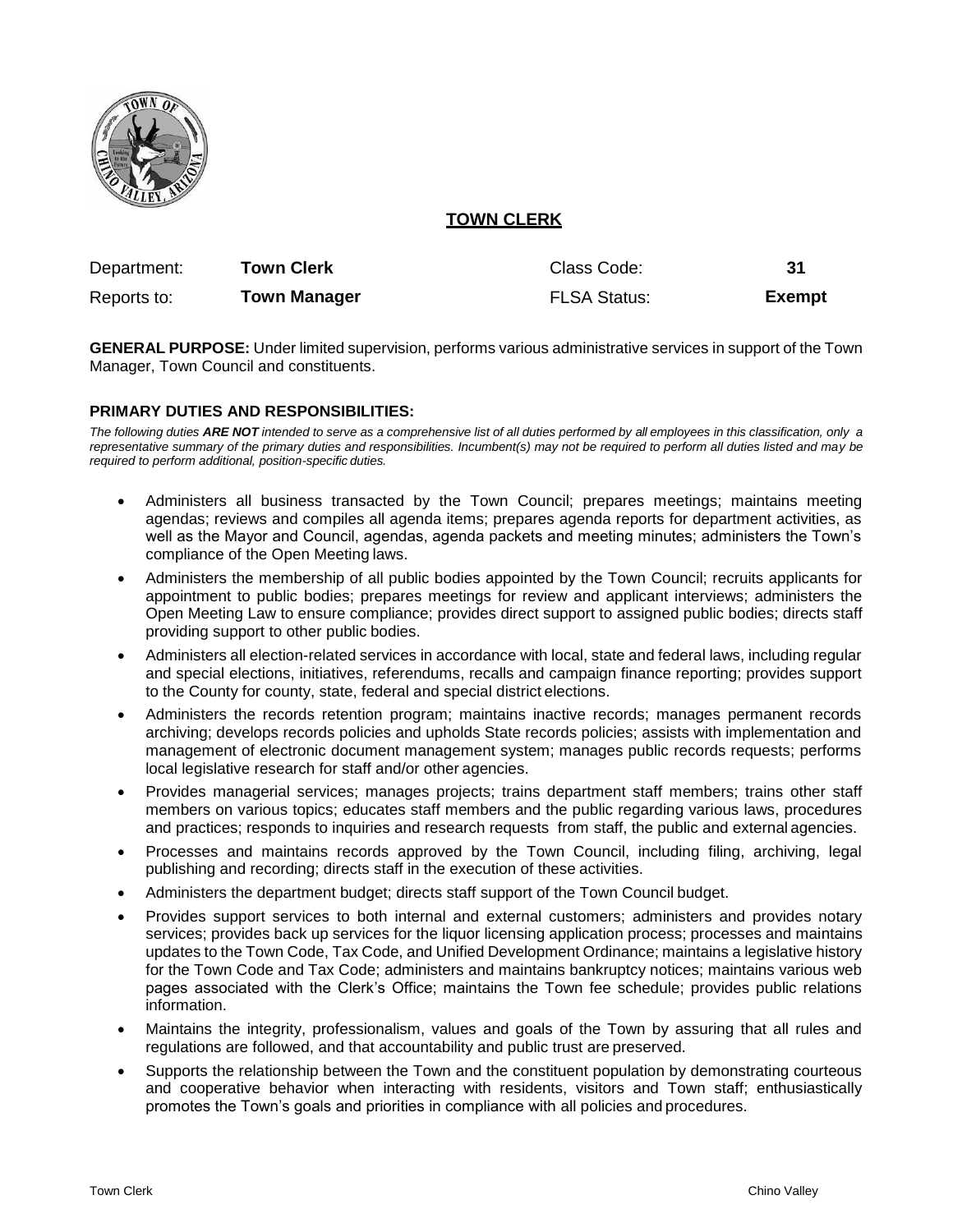Performs related duties as required or assigned.

### **MINIMUM QUALIFICATIONS:**

#### **Education and Experience:**

Bachelor's degree in public administration or a closely related field and five years of experience as a Municipal Clerk, including two years of experience in project management, public relations, administration and organizational management, or an equivalent combination of education, training and experience.

#### **Required Licenses or Certifications:**

Certified Municipal Clerk. Certified Election Official. Arizona Notary Commission. Possession of a valid driver's license.

### **Required Knowledge of:**

- Principles and practices of administrative management.
- Principles and practices of effective employee supervision.
- Principles and practices of public administration.
- Municipal government.
- Legal powers and the duties of town officials.
- Local, county, state and federal election and campaign finance laws and practices.
- Records management principles, practices and techniques.
- State laws regarding open meetings, public records and records management.
- State laws regarding liquor licensing, business licensing and notary.
- Code codification procedures, parliamentary procedures, municipal publishing and notification requirements, process for adopting local laws, government budgeting and financial management and procurement procedures.
- Uses and applications of personal computers, presentation equipment, and various software applications.

### **Required Ability to:**

- Develop and maintain effective working relationships with Town staff, Council members, various external organizations and individuals and the general public.
- Understand requests for various information and determine the appropriate information format.
- Perform research.
- Prepare complex reports, including analysis and narrative.
- Prepare spreadsheets and construct and/or modify automated reports.
- Work with all levels of an organization and provide technical guidance and consultation.
- Administer laws and regulations, make decisions, maintain composure, and work effectively under stressful conditions.
- Evaluate facts and evidence, drawing logical conclusions and making proper recommendations.
- Communicate effectively, both orally and in writing.
- Assess and prioritize multiple tasks, projects and demands.
- Maintain strict confidentiality.
- Operate a personal computer utilizing a variety of business software.

#### **Physical Demands / Work Environment:**

 Work is performed in a traditional office environment. May be required to perform a full range of motion with lifting and/or carrying supplies, materials, equipment and/or items weighing up to 35 pounds.